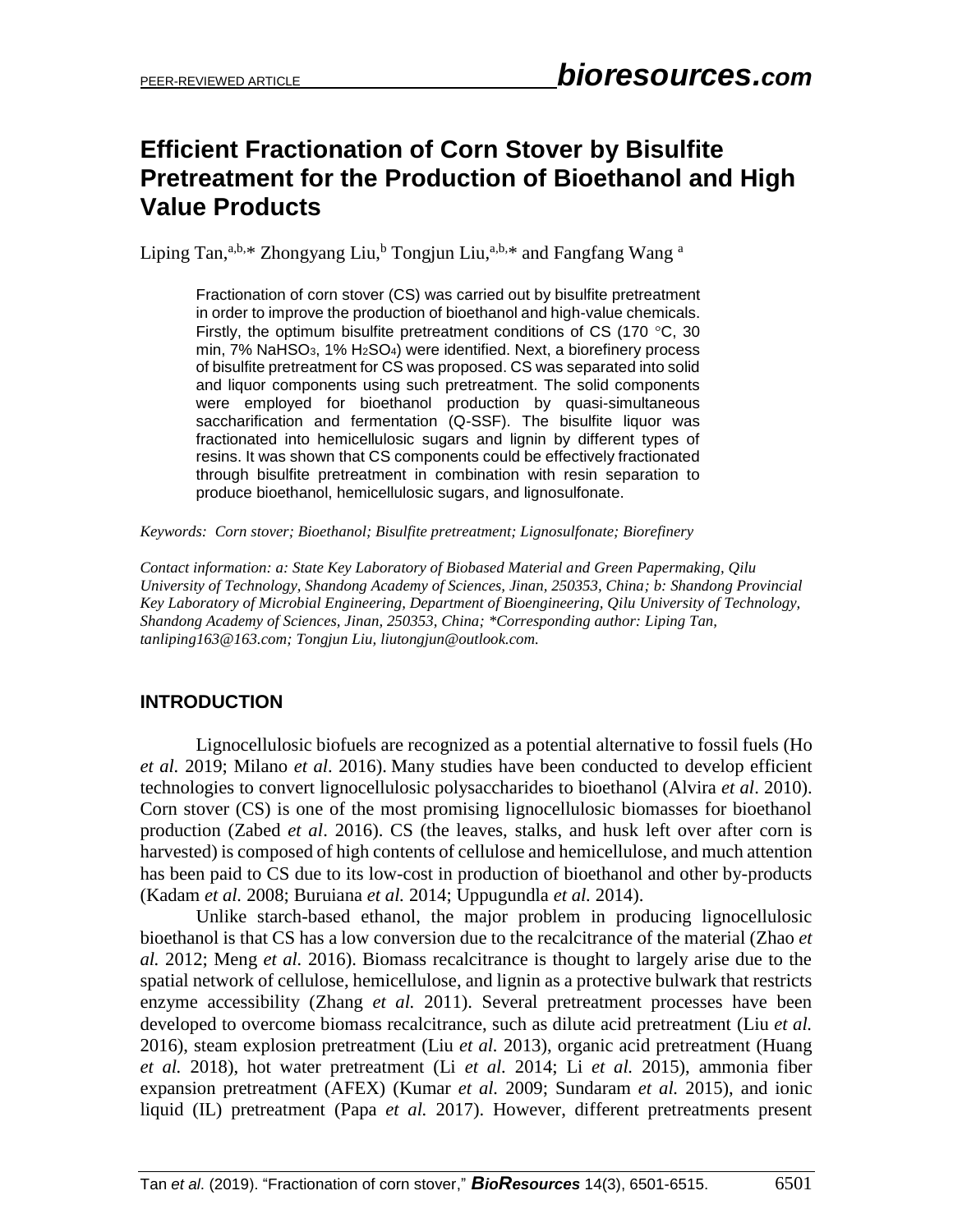various challenges due to the costs generated by using expensive chemicals, water, chemical recovery, energy, and the needed equipment (Brodeur *et al.* 2011).

Previous work has shown that bisulfite pretreatment is a promising process that can be used in the effective conversion of different lignocellulose polysaccharides into bioethanol as a liquid fuel source (Zhu *et al.* 2009; Tan *et al.* 2013; Li *et al.* 2014; Liu *et al.* 2017). Wang *et al.*(2011) and Yu *et al.*(2015) showed that the enzymatic hydrolysis of CS for ethanol production can be significantly improved using bisulfite pretreatment. However, to date, there has been a lack of studies exploring the biorefinery of CS using bisulfite pretreatment. In biorefinery, all the major components of CS (including cellulose, hemicellulose, and lignin) should be fractionated to liquid fuels and other high-value products. Significant hemicellulose degradation and sulfonation of lignin occur during bisulfite pretreatment (Tan *et al.* 2016), which improves the enzymatic digestibility of pretreated lignocellulosic solids. However, only part of the xylan and sulfonated lignin are spontaneously dissolved into the spent liquor, leading to the waste of these components. Therefore, the spent liquor is considered as a feedstock to produce high-value chemicals, such as xylose, xylan, and lignosulfonate, by which the biorefinery of CS can be realized. Furthermore, industrial-scale technology is in the early stage of development (Aditiya *et al.* 2016; Chen and Fu 2016), and pretreatment process and overall technological facilities are still under investigation in producing bioethanol from CS. Bisulfite pretreatment is derived from the traditional sulfite pulping process (Zhu *et al.* 2009), which has been performed in industry practice for more than a century. As a mature technology, the use of bisulfite pretreatment has a great advantage because the equipment and infrastructure for bisulfite pretreatment process have been widely used in the pulp and paper industries, which may greatly accelerate the process of industrial studies and the technologies for bioethanol production from CS and other lignocellulosic biomasses.

The present study aimed to separate cellulose, hemicellulose, and lignin from CS using the bisulfite pretreatment. Firstly, bisulfite pretreatment was applied on CS based on the chemical components of CS. Secondly, cellulose could be transformed into bioethanol through the quasi-simultaneous saccharification and fermentation (Q-SSF) process. Finally, different types of resins were employed to separate hemicellulose and lignin in the spent liquor in order to produce potential products, such as hemicellulosic sugars and lignosulfonate.

### **EXPERIMENTAL**

#### **Materials**

CS was purchased from Weifang, Shandong Province, P. R. China. The processed CS was air-dried until constant moisture content was achieved (about 10%). Dried CS was cut to small pieces of 2-3 cm in length, sealed in bags, and then stored at room temperature.

Cellic® CTec2 was obtained from the commercially available source (Novozymes). The filter paper activity was determined to be 100 FPU/mL. Sodium bisulfite, sulfuric acid, and ethanol were of analytical grade. Other reagents, such as D- (+)glucose, D-(+)xylose, furfural, and 5-hydroxy-2-furaldehyde (HMF), were of chromatographic grade. Macroporous adsorption resins AB-8, DM130, CAD-40, and DM301 were provided by Hecheng New Material Co., Ltd., Zhengzhou, China.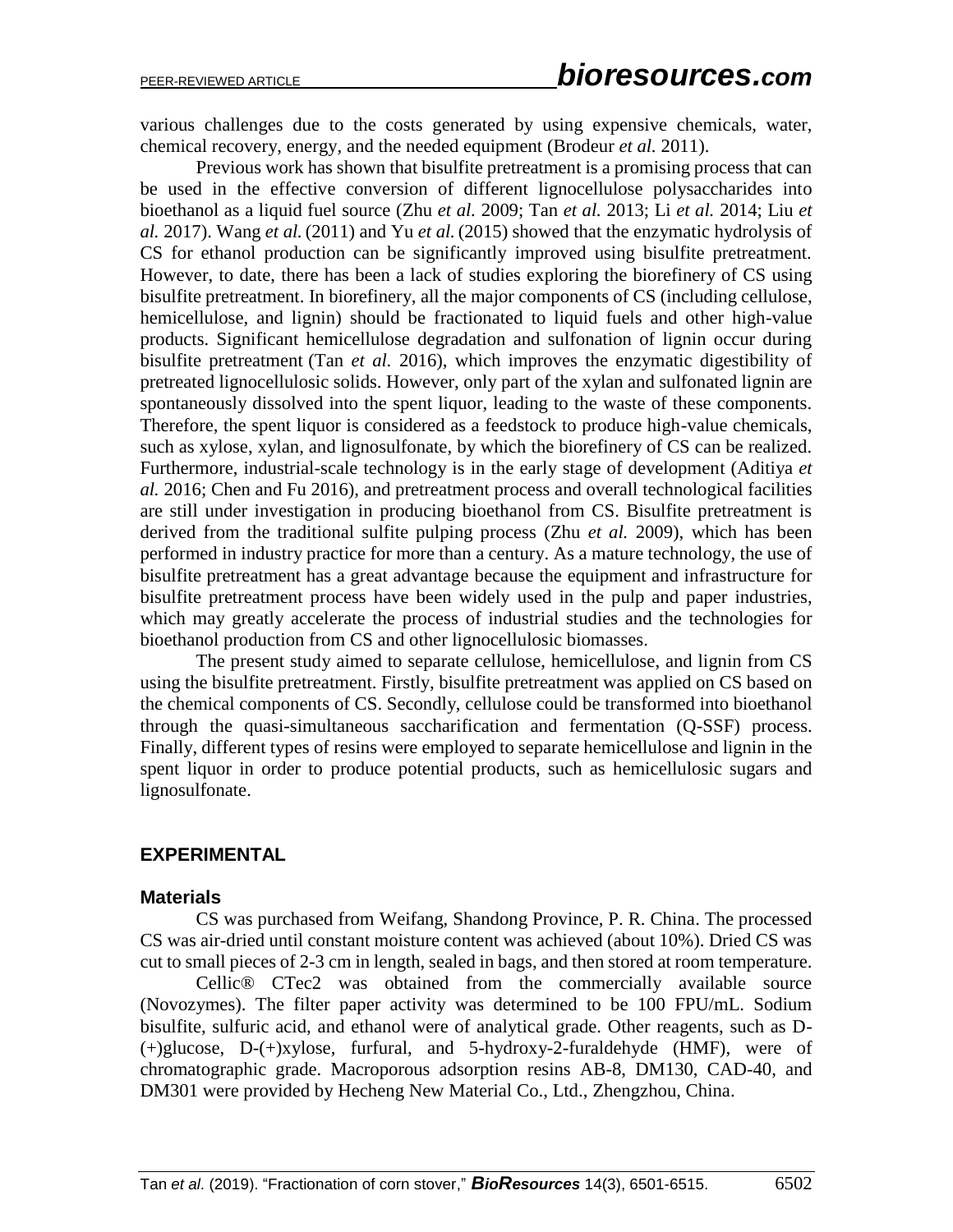### **Bisulfite Pretreatment of CS**

Bisulfite pretreatment was carried out in a rotary electrothermal pressure digester (ZQS-3, Qinggong Jixie Factory of Shanaxi University of Science and Technology, Xianyang, Shaanxi Province, P. R. China) as follows. The reaction was performed at 170 °C for 30 min in a solution of sodium bisulfite consisting of  $3\%$ ,  $4\%$ ,  $7\%$ , or  $8\%$  NaHSO<sub>3</sub> and 1%  $H<sub>2</sub>SO<sub>4</sub>$  (based on weight of dry CS, w/w). The reaction pressure was about 0.7 to 0.8 MPa. The ratio of CS (dry weight, g) to liquor (volume, mL) was 1:4. Subsequently, the insoluble solids were filtered using bag-type strainer and reserved for subsequent analyses.

### **Enzymatic Hydrolysis**

The CS and the pretreated samples were hydrolyzed by Cellic® CTec2 in 100-mL flasks to evaluate their enzymatic digestibility under following conditions: 2% solid concentration (dry matter basis), pH of 4.8 (0.05 M sodium acetate buffer), 48 °C, 150 rpm in a shaker, and cellulase dosage of 10 FPU/g dry sample. The supernatant was used to determine the contents of glucose and xylose by the high-performance liquid chromatography (HPLC, Shimadzu, Japan) equipped with a refractive index detector (Shimadzu) on an Aminex HPX-87H column (Bio-Rad, USA). Briefly, 5 mM H2SO<sup>4</sup> was employed as eluent at a flow rate of 0.6 mL/min, and the column temperature was maintained at 65 °C. The conversions of cellulose and xylan in enzymatic hydrolysis process were calculated using the equations as follows:

Conversion of cellulose $(\%)$ 

$$
= \frac{\text{Gluose released from enzymatic hydrolysis(mg)} \times 0.9}{\text{Sample weight(mg)} \times \text{Glucan content (\%)}} \times 100\%
$$
\n(1)

$$
= \frac{\text{Xylose released from enzymatic hydrolysis(mg)} \times 0.88}{\text{Sample weight(mg)} \times \text{Xylan content (\%)}} \times 100\%
$$
 (2)

### **Q-SSF**

The Q-SSF experiment was performed in 100-mL anaerobic bottles using a commercial yeast strain of *Saccharomyces cerevisiae* (Angel Yeast Corporation Ltd., Hubei, China) according to the authors' previous work (Tan *et al.* 2013). Briefly, approximately 0.22 g of yeast was first activated. Subsequently, fermentation was carried out with 0.45 g glucose and 10 mL sterile water at 30  $^{\circ}$ C and 200 rpm for 2 h. The solid concentration of Q-SSF was 15%. The Q-SSF process consisted of pre-hydrolysis and subsequent [fermentation](http://dict.youdao.com/w/fermentation/) [process.](http://dict.youdao.com/w/process/) Cellic® CTec2 (cellulase loading of 10 FPU/g dry solid sample) was added in the pre-hydrolysis phase, followed by incubation for 6 h. Next, the activated yeast (5 mg yeast/g dry sample) was supplemented into the fermentation for Q-SSF. The ethanol content was determined using the HPLC equipped with a refractive index detector (Shimadzu) on an Aminex HPX-87H column (Bio-Rad, USA). Briefly, 5 mM H2SO<sup>4</sup> was employed as eluent at a flow rate of 0.6 mL/min, and the column temperature was maintained at 65 °C. The cellulose conversion in Q-SSF process was calculated as follows (Dowe and McMillan 2008),

$$
Cellulose conversion (%) = \frac{[EtOH]}{f \times biomass \times 1.11 \times 0.51} \times 100\%
$$
\n(3)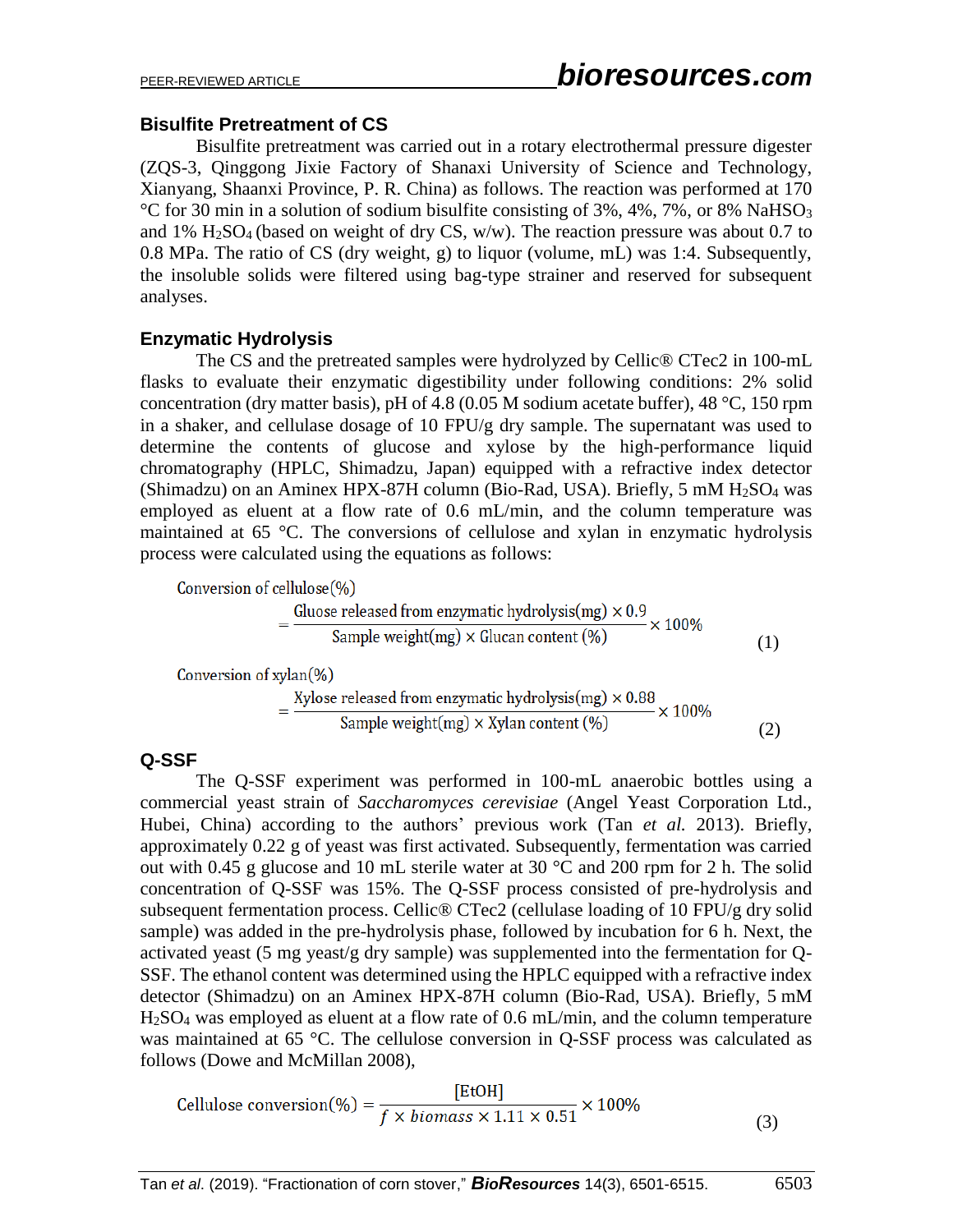where [EtOH] is the ethanol concentration at the end of the fermentation (g/L), *biomass* is the dry biomass concentration at the beginning of the fermentation  $(g/L)$ , *f* is the cellulose fraction in dry biomass  $(g/g)$ , 0.51 is the conversion factor for glucose to ethanol based on stoichiometric biochemistry of yeast, and 1.11 is the conversion factor for cellulose to the equivalent glucose

### **Resin Separation for Fractionation of Spent Bisulfite Pretreatment Liquid**

In the present study, the hemicellulose and lignin [constituents](http://dict.youdao.com/w/constituent/) in the spent liquid were separated using various macroporous adsorption resins, such as AB-8, DM130, CAD-40, and DM301. Table 1 lists the physical properties of the four resins. Briefly, the impurities and monomers inside the pores of resins were removed by pretreating the resins with NaOH and HCl solutions. Subsequently, all resins were washed with [deionized](http://dict.youdao.com/w/deionized/) [water.](http://dict.youdao.com/w/water/) A chromatographic column (50 cm in length and 1.5 cm in diameter) was filled with different types of resin. The spent bisulfite pretreatment liquor was loaded onto the column at a constant speed, and then the column was washed with five volumes of [deionized](http://dict.youdao.com/w/deionized/) water. The filtered liquid (mainly consisting of sugars, named as carbohydrate [constituent,](http://dict.youdao.com/w/constituent/) CCS) was collected, and its chemical compositions were determined. The chromatographic column was then eluted with five volumes of 95% methanol, and all the eluent (mainly consisting of the lignosulfonate, named as lignosulfonate [constituent,](http://dict.youdao.com/w/constituent/) LCS) was pooled and analyzed. The recovery efficiencies of reducing sugar and lignosulfonate in CCS and LCS from different resins were determined, which were expressed as a proportion of the substance content in CCS or LCS to that in spent pretreatment liquor.

The eluent was dried to lignosulfonate solids (LSS) by vacuum distillation, followed by structural and property analyses. The spent bisulfite pretreatment liquid was vacuum freeze-dried to obtain control sample, which was designated as water-soluble substance (WSS) and directly compared with LSS. Above-mentioned experiment was carried out at least in duplicate, and the results were expressed as the means of repeated experiments.

| Macroporous Resin        | AB-8          | DM301          | DM130         | CAD-40        |
|--------------------------|---------------|----------------|---------------|---------------|
| <b>Structure</b>         | Polystyrene   | Polystyrene    | Polystyrene   | Polystyrene   |
| Micropore area $(m^2/g)$ | 480-520       | 330-380        | 500-550       | 450-500       |
| Micropore volume (ml/g)  | $0.73 - 0.77$ | $0.7 - 0.9$    | $0.81 - 0.88$ | $0.73 - 0.77$ |
| Pore diameter (nm)       | $13 - 14$     | $14 - 17$      | $9 - 10$      | 5-6           |
| Polarity                 | Weak polar    | Moderate polar | Weak polar    | Weak polar    |

**Table 1.** The Physical Properties of Four [Macroporous](http://dict.youdao.com/w/macroporous/) Resins

### **WSS and LSS Analyses**

The contents of C, H, N, and S were determined by elemental analyses of LSS and WSS (Vario EL III, Germany). Fourier transform infrared spectroscopy (FT-IR) (ALPHA, Germany) was employed to analyze the FT-IR spectra of the LSS and WSS samples using KBr discs.

### **Analytical Methods**

The contents of cellulose (glucan), xylan, and lignin in untreated and pretreated CS samples were assessed according to NREL methods (Sluiter *et al.* 2008). The acid-soluble lignin was determined by UV-vis spectroscopy at a wavelength of 320 nm with an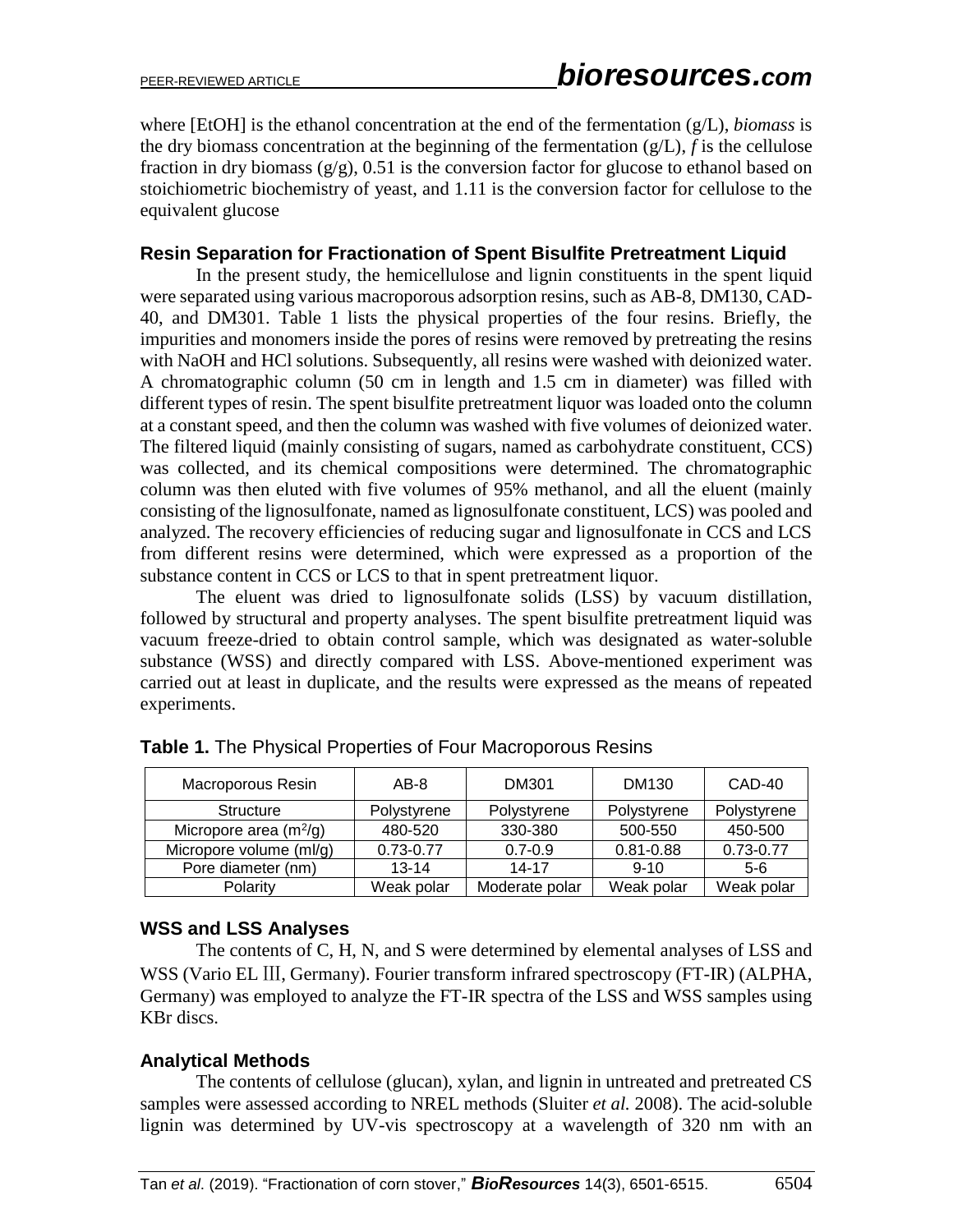absorptivity of 30  $(L/g \text{ cm})$ . An Aminex HPX-87H column (Bio-Rad, USA) was used to separate furfural and 5-HMF (Loow *et al.* 2018). Briefly, 5 mM H<sub>2</sub>SO<sub>4</sub> was employed as eluent at a flow rate of 0.5 mL/min, and the column temperature was maintained at 40 °C. A UV-vis spectrophotometer (UV-5500PC, METASH, China) with a typical absorption peak at 280 nm was used to determine the lignosulfonate content in the spent liquor (Li *et al.* 2012). The content of reducing sugar in bisulfite pretreatment liquid was examined by the 3,5-dinitrosalicylic acid (DNS) colorimetric method [\(Breuil](https://www.sciencedirect.com/science/article/pii/0141022985901115#!) [and Saddler](https://www.sciencedirect.com/science/article/pii/0141022985901115#!) 1985).

### **RESULTS AND DISCUSSION**

#### **Bisulfite Pretreatment of CS**

Previous studies have shown that bisulfite pretreatment is an efficient pretreatment, exhibiting great enzymatic cellulose conversion and ethanol production (Tan *et al.* 2013; Tian *et al.* 2011; Wang *et al.* 2011). In the present study, such a process was selected for the CS pretreatment, after which CS was separated into the cellulosic solids and spent liquor.

It has been found that  $NaHSO<sub>3</sub>$  dosage and  $H<sub>2</sub>SO<sub>4</sub>$  dosage are the important factors affecting the bisulfite pretreatment (Tan *et al.* 2016). Previous studies have shown that 1% acid almost completely removes the xylan in the raw material (Tan *et al.* 2013; Wang *et al.*  $2011$ ). Therefore, the effect of NaHSO<sub>3</sub> dosage was investigated relative to bisulfite pretreatment of CS. The major composition changes of CS upon bisulfite pretreatment were analyzed with different NaHSO<sub>3</sub> dosages (3%, 4%, 7%, or 8%) and 1% acid at 170 °C for 30 min, and Table 2 lists the results.

The contents of cellulose, hemicellulose, and lignin in untreated CS were about 27%, 13%, and 20%, respectively. As shown in Table 2, the contents of extractives in the bisulfate-pretreated CS (about 9 to 10%) were significantly increased compared with the untreated samples (2.29%). Acidification appeared to be the main reason for the precipitation of extractives on the substance surfaces (Koljonen *et al.* 2004). Some ligninderivatives might be precipitated from the pretreatment liquid and adsorbed on the substance surfaces (Dai *et al.* 2006), leading to the increased extractives in the bisulfitepretreated samples. Moreover, the hemicellulose content of the solid substrates was increased with the decrease of  $NaHSO<sub>3</sub>$  dosage. More xylan was dissolved at higher NaHSO<sub>3</sub> dosage.

When  $NaHSO<sub>3</sub>$  dosage was increased from 3% to 8%, the solubility of xylan was increased from 66.19% to 75.8%, indicating that a large portion of hemicelluloses was removed during bisulfite pretreatment. Previous study has demonstrated that hemicelluloses can be removed through the cleavage of glycosidic ether linkages between sugar units during bisulfite pretreatment (Tan *et al.* 2015). The degree of delignification was increased from 17.9% to 39.5% when the NaHSO<sub>3</sub> dosage was increased from 3% to 8%. Sulfonation of lignin occurred during bisulfite pretreatment, which could be attributed to the sulfonation of C $\alpha$  and/or C $\gamma$  in the phenyl-propane unit of lignin (Zhan 2009). The sulfonation of lignin could enhance the hydrophilicity of lignin, resulting in the dissolution of lignin during bisulfite pretreatment. Furthermore, it was found that the glucan loss was less than  $6\%$  when the NaHSO<sub>3</sub> dosage was within the range of 3 to 8%, indicating that most of cellulose in CS remained as solid during bisulfite pretreatment.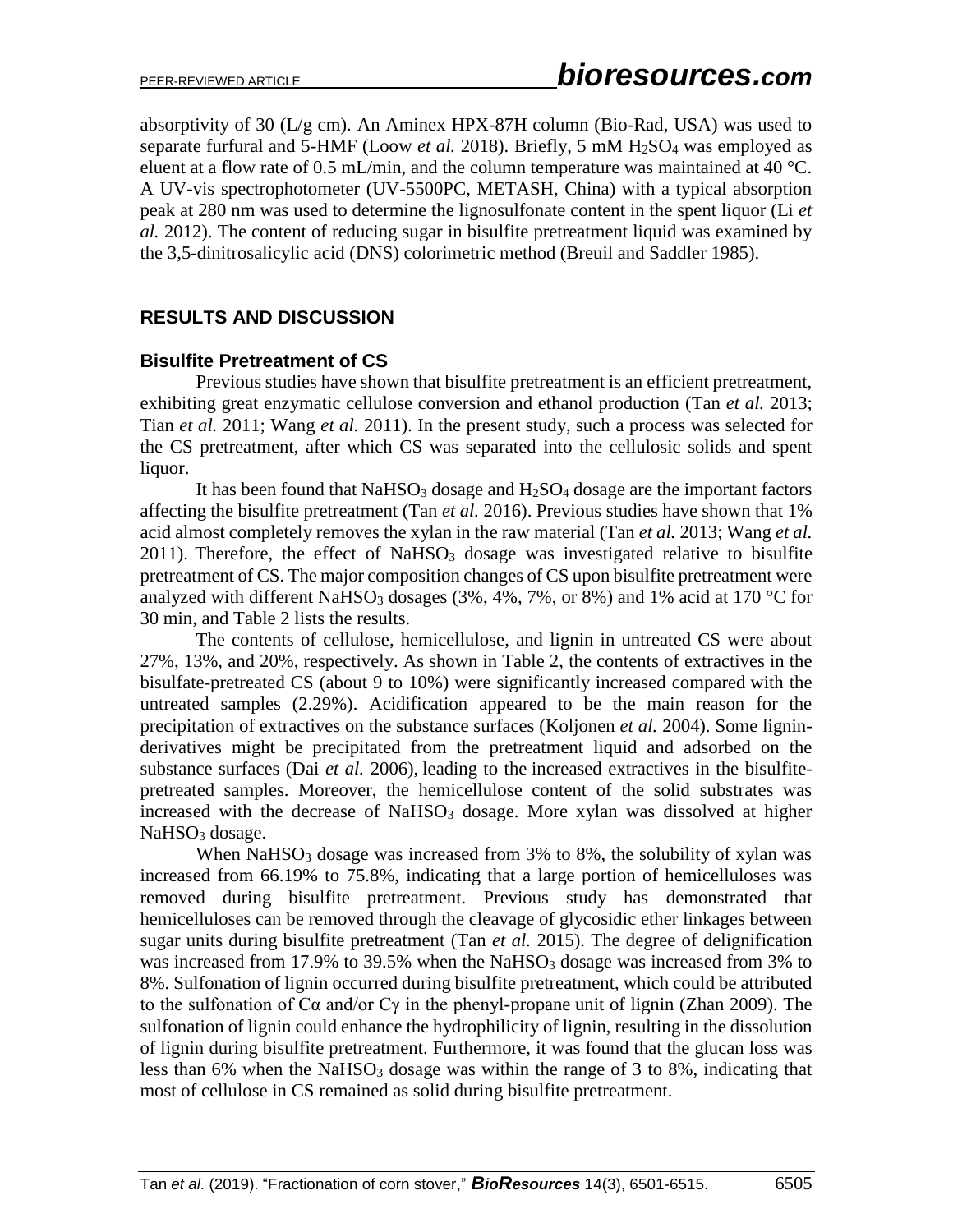| NaHSO <sub>3</sub><br>dosage $(\%)$ *                         | pH   | Yield<br>$(\%)$ | <b>Extractives</b><br>$(\% )$ | Glucan (%)<br>$(% \mathscr{L}_{0})$ $ 0SS*** $ | $X$ ylan $(\%)$<br>(% loss**) | Total lignin (%)<br>$(% )^{*}$ (% loss**) |
|---------------------------------------------------------------|------|-----------------|-------------------------------|------------------------------------------------|-------------------------------|-------------------------------------------|
| Untreated<br>EFB                                              |      |                 | $2.29 + 0.20$                 | $27.0 + 1.11$                                  | 13.02+0.62                    | 19.85+0.91                                |
| 3                                                             | 1.85 | 62.71           | $8.97 + 0.40$                 | 40.59+1.81<br>(5.78)                           | $7.02 + 0.50$<br>(66.19)      | 25.98+1.21<br>(17.93)                     |
| 4                                                             | 1.93 | 59.30           | $10.12 + 0.11$                | 44.32+1.50<br>(2.70)                           | $6.38 + 0.41$<br>(70.93)      | 27.12+1.40<br>(18.97)                     |
| 7                                                             | 2.14 | 53.87           | 10.80+0.32                    | 48.72+1.31<br>(2.85)                           | $6.25 + 0.80$<br>(74.12)      | $24.21 + 1.81$<br>(34.31)                 |
| 8                                                             | 2.18 | 53.67           | $10.19 + 0.53$                | 48.67+1.22<br>(3.30)                           | $5.87 + 0.52$<br>(75.80)      | 22.37+1.01<br>(39.51)                     |
| $*$ No. $\Omega$ decays use because we untracted cars stought |      |                 |                               |                                                |                               |                                           |

|              | <b>Table 2.</b> Chemical Components of Pretreated Corn Stover from Bisulfite |  |  |
|--------------|------------------------------------------------------------------------------|--|--|
| Pretreatment |                                                                              |  |  |

NaHSO<sub>3</sub> dosage was based on untreated corn stover;

\*\*glucan, xylan and lignin losses were based on the glucan, xylan and lignin contents in the untreated corn stover;

\*\*\* pretreatment conditions: 1% H<sub>2</sub>SO<sub>4</sub>, 170 °C, 30 min.

#### **Fermentability of Bisulfate-pretreated and Enzymatically Hydrolyzed CS**

Figure 1(a) shows the enzymatic digestibility of untreated and bisulfate-pretreated samples. The untreated CS exhibited a poor cellulose digestibility, which could only reach about 30% after 48 h of enzymatic hydrolysis. The enzymatic cellulose conversion of the pretreated cellulosic solids was increased with the increase of  $NaHSO<sub>3</sub>$  dosage. After pretreatment with  $3\%$  NaHSO<sub>3</sub> and  $1\%$  H<sub>2</sub>SO<sub>4</sub>, the enzymatic cellulose conversion was 65.6% with a cellulase dosage of 10 FPU/g dry sample after 48 h enzymatic hydrolysis (Fig. 1a). In the bisulfite pretreatment with  $7\%$  or  $8\%$  NaHSO<sub>3</sub>, the conversion of cellulose could reach  $85.9\%$  and  $86.0\%$ , respectively. In this experiment, a NaHSO<sub>3</sub> dosage of 7% might be suitable for the CS bisulfite pretreatment due to the low chemical dosage and high cellulose conversion. In addition, the xylan conversion was higher than 85% when the cellulosic solid was hydrolyzed for 48 h.

Under the bisulfite pretreatment conditions of  $7\%$  NaHSO<sub>3</sub> and  $1\%$  H<sub>2</sub>SO<sub>4</sub>, the yield of the cellulosic solids was 53.9% based on the oven dry weight of untreated CS. The cellulosic solids of pretreated CS were used to produce bioethanol by Q-SSF at a solid concentration of 15%. Figure 1(b) shows that the ethanol production was enhanced to 29 g/L after 24 h of fermentation. The cellulose conversion was about 70%, and the ethanol productivity was about 1.229 g/L/h. In the system, the ethanol production was elevated to 36 g/L after 48 h of fermentation. The cellulose conversion was about 86%, and the ethanol productivity was about 0.752 g/L/h. After 72 h fermentation, the ethanol production reached about 37 g/L. However, the ethanol productivity from the Q-SSF of pretreated EFB became 0.514 g/L/h at 72 h, which was less than that at 24 h and 48 h. Saha *et al.* (2013) have reached an ethanol concentration of about 21  $g/L$  and an ethanol productivity of about 0.29 g/L/h by using hydrothermally pretreated CS. Cai *et al.* (2016) have used a combinative technology of alkali and N-methylmorpholine-N-oxide (NMMO) to pretreat CS in order to improve the ethanol fermentation. The fermentation of the pretreated CS resulted in an ethanol yield of 64.6% through the separate hydrolysis and fermentation process, while it was only 18.8% for untreated samples with the cellulase loading of 15 FPU/g substrate. The results indicated that bisulfite pretreatment was an effective method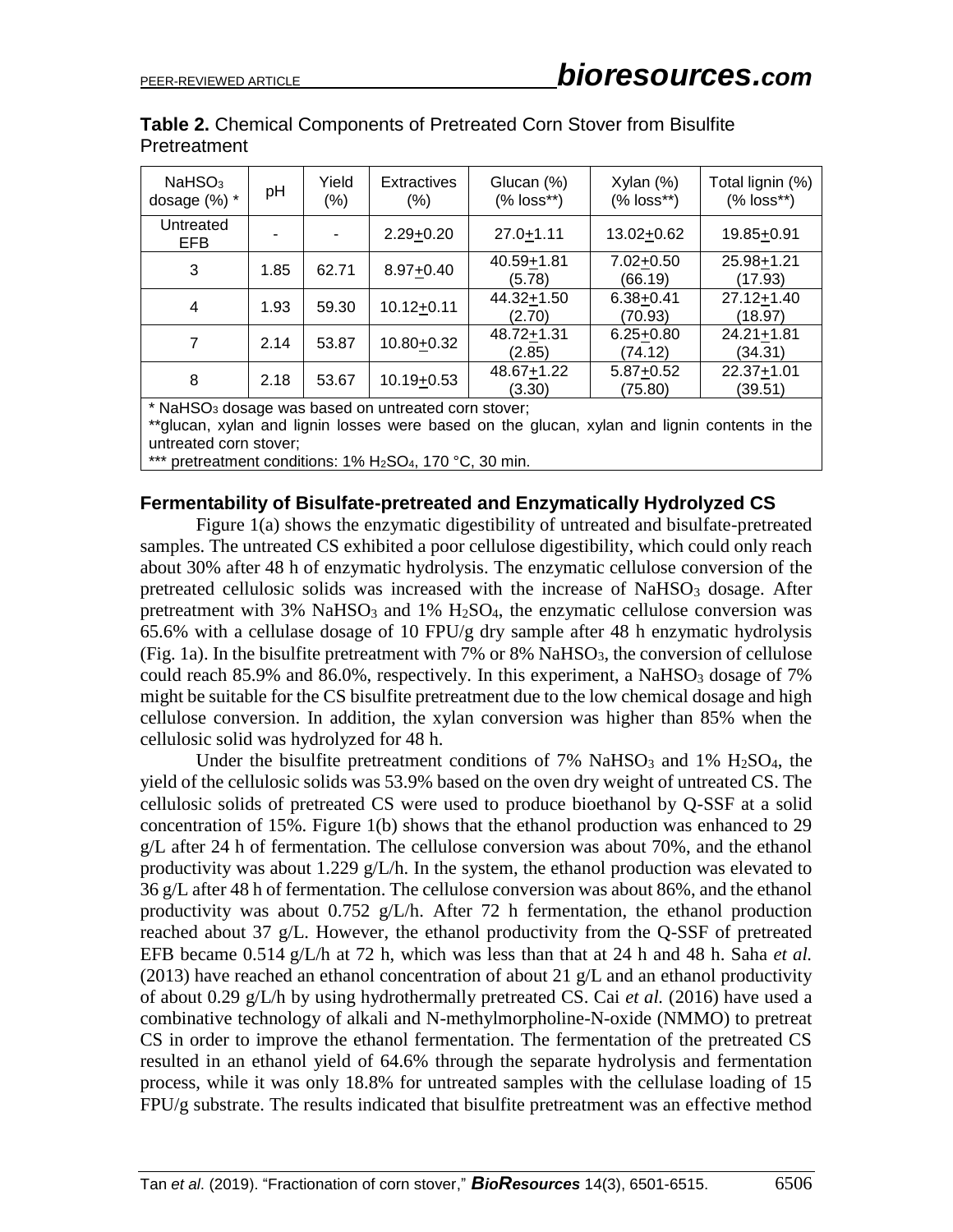for improving enzymatic hydrolysis of CS even at a low cellulase loading, by which a high conversion of cellulose to ethanol could be achieved.



**Fig. 1.** Enzymatic digestibility (a) and ethanol productivity during Q-SSF (b) of bisulfite pretreated corn stover. (a) 2% solid concentration (dry matter basis), pH of 4.8 (0.05 M sodium acetate buffer), 48 °C, 150 rpm in a shaker, and cellulase dosage of 10 FPU/g dry sample. (b) The solid concentration of Q-SSF was 15%. Q-SSF process consisted of pre-hydrolysis and subsequent [fermentation](http://dict.youdao.com/w/fermentation/) [process.](http://dict.youdao.com/w/process/) Cellic® CTec2 (cellulase loading of 10 FPU/g dry solid sample) was added in the pre-hydrolysis phase, followed by incubation for 6 h.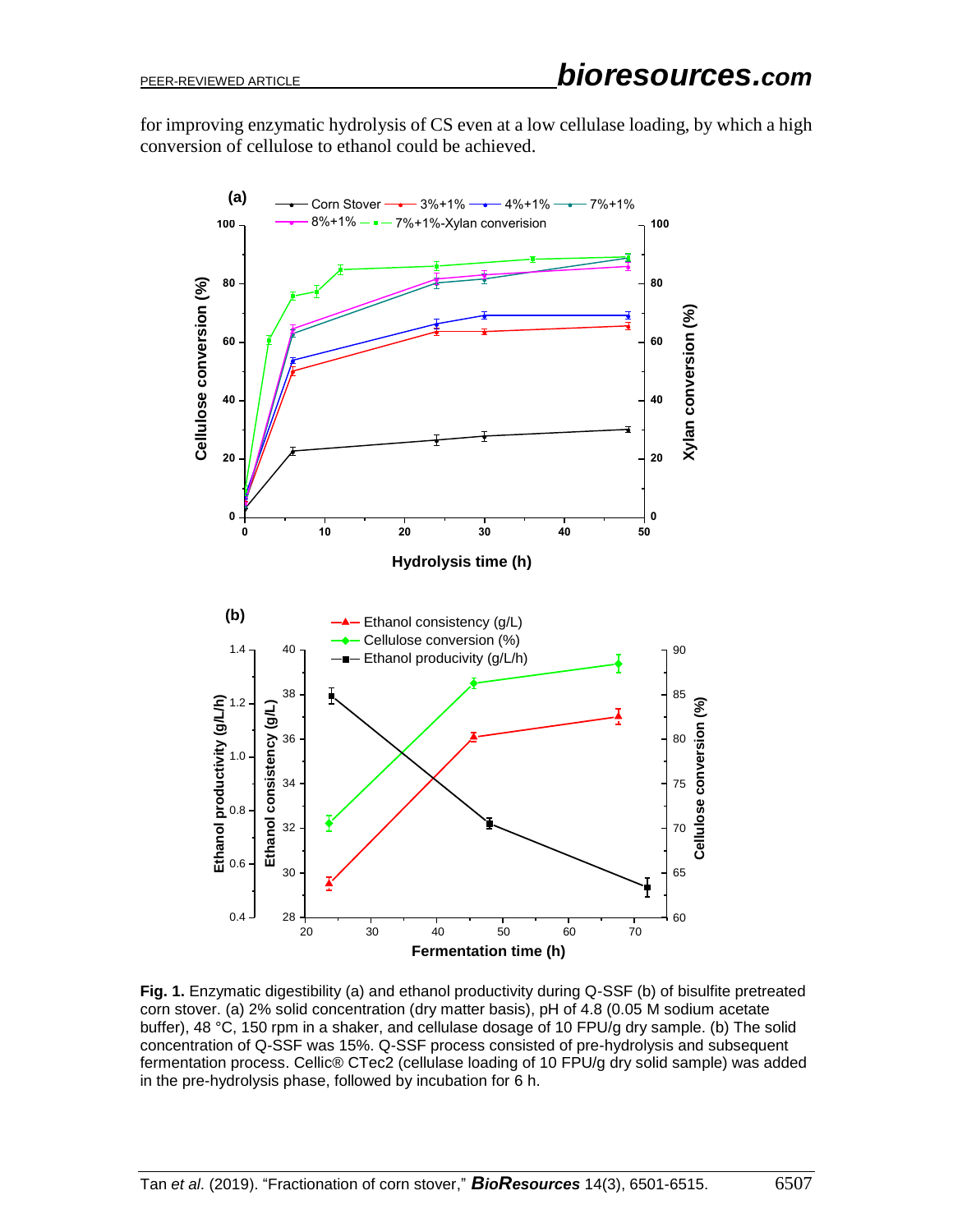### **Resin Separation for Fractionation of Spent Bisulfite Pretreatment Liquid and Preliminary Mass Balance of the Biorefinery Process**

*Chemical components of spent bisulfite pretreatment liquid*

In order to progressively improve the effective utilization of spent bisulfite pretreatment liquid, the major chemical components of the spent liquor were analyzed (including glucose, xylose, and lignin) (Table 3). It was found that the increase in NaHSO<sub>3</sub> (from 3% to 8%, w/w) could remove more xylose and lignin from bisulfite pretreatment at an  $H_2SO_4$  dosage of 1% (w/w). The concentrations of xylose and lignin in the spent bisulfite pretreatment liquid were about 6.75 g/L and 9.52 g/L, respectively, when pretreatment was conducted with 3% bisulfite and 1% sulfuric acid. However, the concentrations of xylose and lignin were about 10.10  $g/L$  and 14.50  $g/L$ , respectively, when the pretreatment was conducted with 7% bisulfite and 1% sulfuric acid. The concentrations of major chemical components existing in the bisulfite pretreatment liquid were obtained, which were consistent with the chemical components of the cellulosic solids.

Furthermore, the contents of furfural and 5-HMF were determined, since these are known to be the major fermentation inhibitors in the spent bisulfite pretreatment liquid (Table 3). 5-HMF is derived from the dehydration of glucose, and furfural is formed from the dehydration of xylose during sugar degradation by thermal acid (Larsson *et al.* 1999). These compounds, which inhibit the ethanol production by the yeast, are designated as fermentation inhibitors. The formation of furfural and 5-HMF was dependent on the combined effect of NaHSO<sub>3</sub> dosage and acid dosage (Tan *et al.* 2016). Table 3 reveals that the increase of  $NaHSO<sub>3</sub>$  dosage resulted in the increased furfural and  $5-HMF$ concentrations in the spent liquor. These data suggested that the concentrations of furfural and 5-HMF in the spent liquor were 10.22 g/L and 3.11 g/L after bisulfite pretreatment, respectively, when using 7% bisulfite and 1% sulfuric acid.

| NaHSO <sub>3</sub><br>dosage $(\%)$                                               | H <sub>2</sub> SO <sub>4</sub><br>dosage (%) | Xylose<br>(g/L) | Lignin<br>(g/L) | Furfural<br>(g/L) | 5-HMF<br>(g/L) |
|-----------------------------------------------------------------------------------|----------------------------------------------|-----------------|-----------------|-------------------|----------------|
| 3                                                                                 |                                              | $6.75 + 0.21$   | $9.52 + 0.30$   | $9.21 + 0.20$     | $1.61 + 0.19$  |
| 4                                                                                 |                                              | $9.31 + 0.30$   | $10.32 + 0.11$  | $9.79 + 0.44$     | $2.48 + 0.11$  |
| 7                                                                                 |                                              | $10.10 + 0.51$  | 14.50+0.21      | $10.22 + 0.51$    | $3.11 + 0.20$  |
| 8                                                                                 |                                              | $9.49 + 0.40$   | 14.73+0.10      | 10.53+0.20        | $2.67 + 0.32$  |
| 5-HMF: 5-hydroxymethyl-2-furaldehyde.<br>Experiments were performed in duplicate. |                                              |                 |                 |                   |                |

**Table 3.** Concentrations of Major Chemical Components and Fermentation Inhibitors in Bisulfite Pretreatment Liquid

#### *Resin separation*

The carbohydrate and lignin components in spent bisulfite pretreatment liquor were separated using four types of macroporous adsorption resin and 95% methanol as eluent. Figure 2A shows that the color of CCS was much lighter than that of pretreatment liquor, especially for the CCS under AB-8 separation. The recovery efficiencies of the carbohydrate and lignin components using different resins are listed in Fig. 2B-2C. Figure 2B reveals that the recovery efficiencies of the reducing sugar in CCS from the chromatographic column with macroporous adsorption resins AB-8 and CAD-40 were higher (over 80%) compared with DM130 and DM301.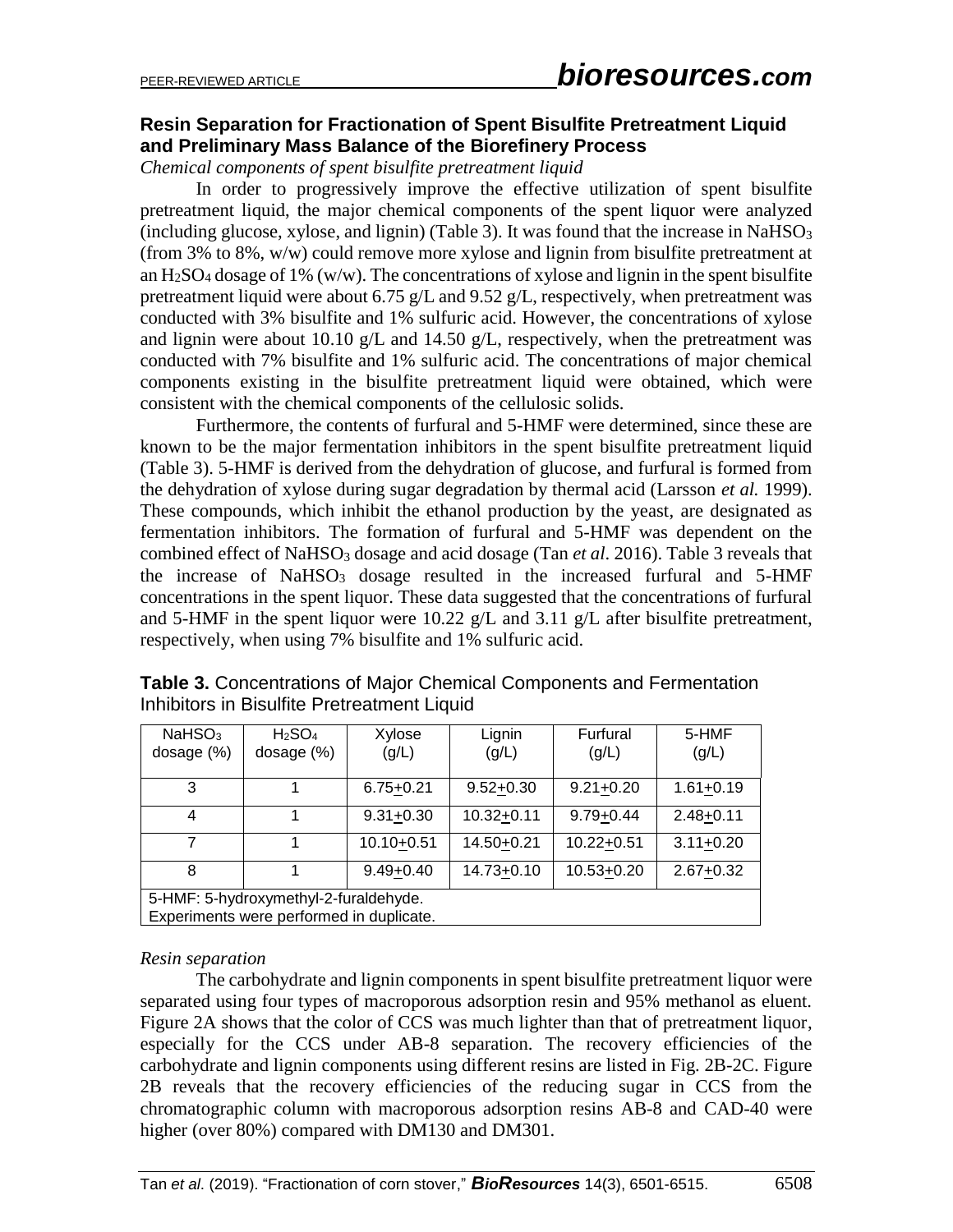Moreover, the recoveries of reducing sugar using resin AB-8 were above 90%. The lignosulfonate content in CCS was approximately 10%, 19%, 27%, and 41% when using resins AB-8, DM 130, DM 301, and CAD-40, respectively. In addition, resin AB-8 had higher efficiency in removing lignin components in CCS compared with other resins because of the higher carbohydrate content (above 90%) and the lower lignosulfonate content (only about 10% of recovery of lignosulfonate). Besides, th[e eluent,](http://dict.youdao.com/w/eluent/) named as LCS, was also analyzed (Fig. 2C). Recovery efficiencies of lignosulfonate in LCS were approximately 86%, 81%, 63%, and 56% for resins AB-8, DM 301, DM 130, and CAD-40, respectively, whereas the recovery efficiencies of reducing sugar in LCS were all below 10%. AB-8 resin was able to effectively separate the sugar and lignosulfonate components in the bisulfite pretreatment liquor based on these results. Therefore, the [resin](http://dict.youdao.com/w/resin/) AB-8 might be selected for separating the carbohydrate and lignosulfonate [constituents](http://dict.youdao.com/w/constituent/) in the spent bisulfite pretreatment liquor. The authors' previous work has shown that the effective separation of spent bisulfite pretreatment liquid of empty fruit bunch from oil palm can be achieved by using the resin DM130, while this work revealed that the resin AB-8 was the best choice. This discrepancy might be caused by the different chemical compositions of the cell wall polymers (cellulose, hemicelluloses, and lignin) in different plant cell walls (Demartini *et al.* 2013).



**Fig. 2.** (A) Photograph of carbohydrate [constituent](http://dict.youdao.com/w/constituent/) (CCS) and lignosulfonate [constituent](http://dict.youdao.com/w/constituent/) (LCS) by resin separation of the spent pretreatment liquid; (B) Recovery efficiencies of different constituents in CCS; (C) Recovery efficiencies of different constituents in LCS using differen[t resins](http://dict.youdao.com/w/resin/)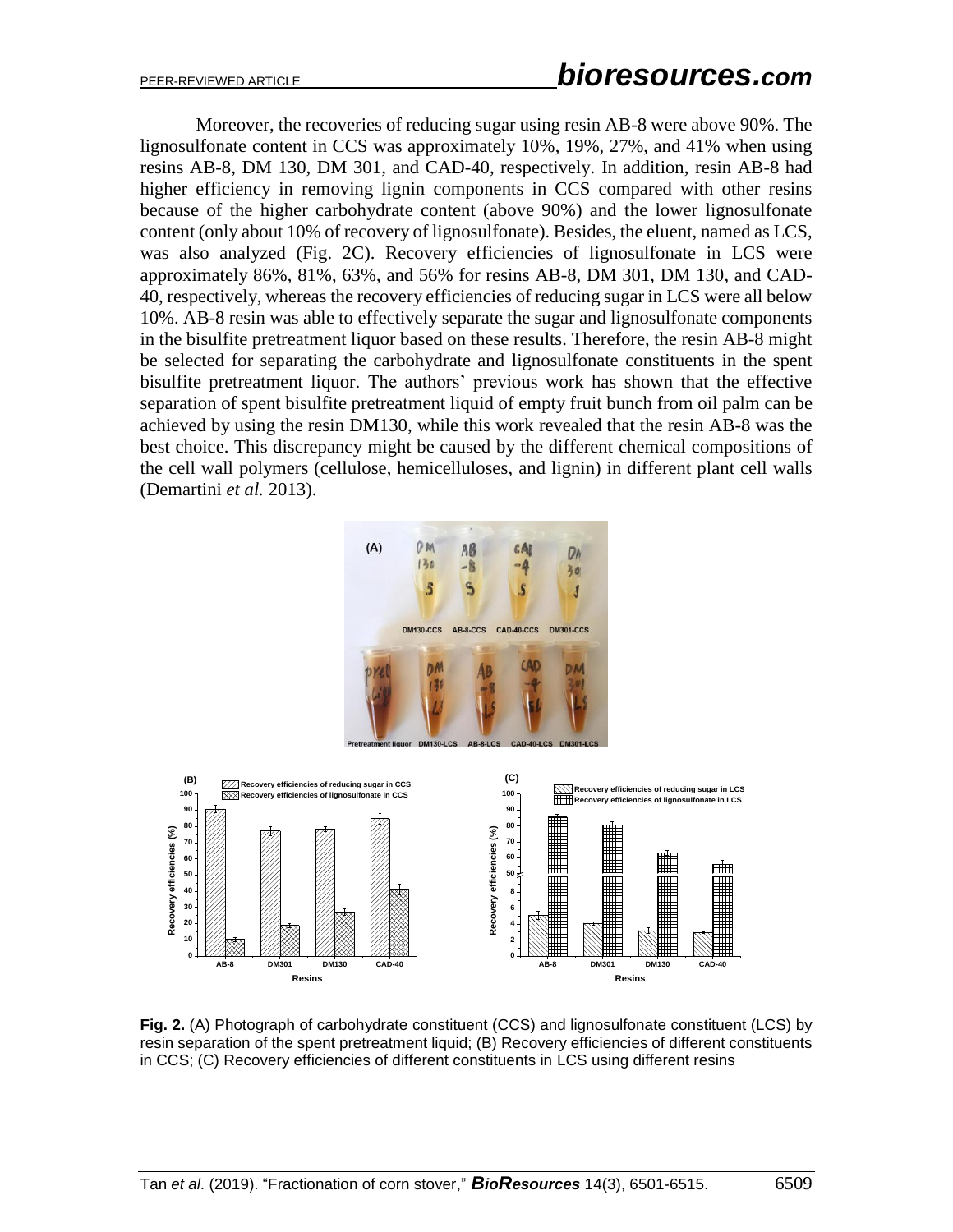### *Preliminary mass balance of the biorefinery process*

Figure 3 shows the preliminary mass balance of the overall process under bisulfite pretreatment when the Q-SSF process was conducted with 15% solids and a cellulase loading of 10 FPU/g substance. As a result, the ethanol yield of 162 L/ton CS was achieved through Q-SSF of the solid substrate from bisulfite pretreatment. Moreover, the yields of the lignin and xylan in the spent liquor were 58 and 76 kg, respectively, for 1,000 kg of CS. For biorefinery of CS, the lignin and xylose/xylan fractions in the spent liquor were separated to produce lignosulfonate and xylose/xylan products by resin separation (resin AB-8 and 95% methanol system). Lignosulfonates and xylose/xylan products could be sold as a commodity for their characteristics.



**Fig. 3.** Preliminary mass balance of biorefinery of corn stover with bisulfite pretreatment \* pretreatment was conducted at 170 °C for 30 min with sodium bisulfite and sulfuric acid dosages of 7% and 1%, respectively, on oven dry corn stover. Q-SSF was conducted at solid consistency of 15% and cellulase dosage of 10 FPU/g substrates

### **Structure and Properties of LSS and WSS**

Figure 4 illustrates the FT-IR spectra of the LSS and WSS. LSS and WSS all contained functional groups, such as aromatic ring, [alcoholic](http://dict.youdao.com/w/alcoholic/) [hydroxyl,](http://dict.youdao.com/w/hydroxyl/) methoxy, methyl, G-lignin, S-lignin, and other groups. The wide absorption around  $3,404$  to  $3,410$  cm<sup>-1</sup> could be attributed to the O–H stretching vibration in –OH groups, while the signals at  $2,937$  cm<sup>-1</sup> could be assigned to the C-H stretching vibrations in methyl groups. The bands at 1,517 cm<sup>-1</sup> and 1,427 cm<sup>-1</sup> corresponded to the aromatic ring vibrations. A small peak at 1,460 cm<sup>-1</sup> corresponded to asymmetric C–H deformations in CH<sub>3</sub> and CH<sub>2</sub>. The vibrations caused by aliphatic CH stretching in  $CH_3$  at 1,384  $cm^{-1}$  could be observed in the two spectra. The absorption peaks at  $1,195$  cm<sup>-1</sup> were assigned to C-H vibrations in methoxy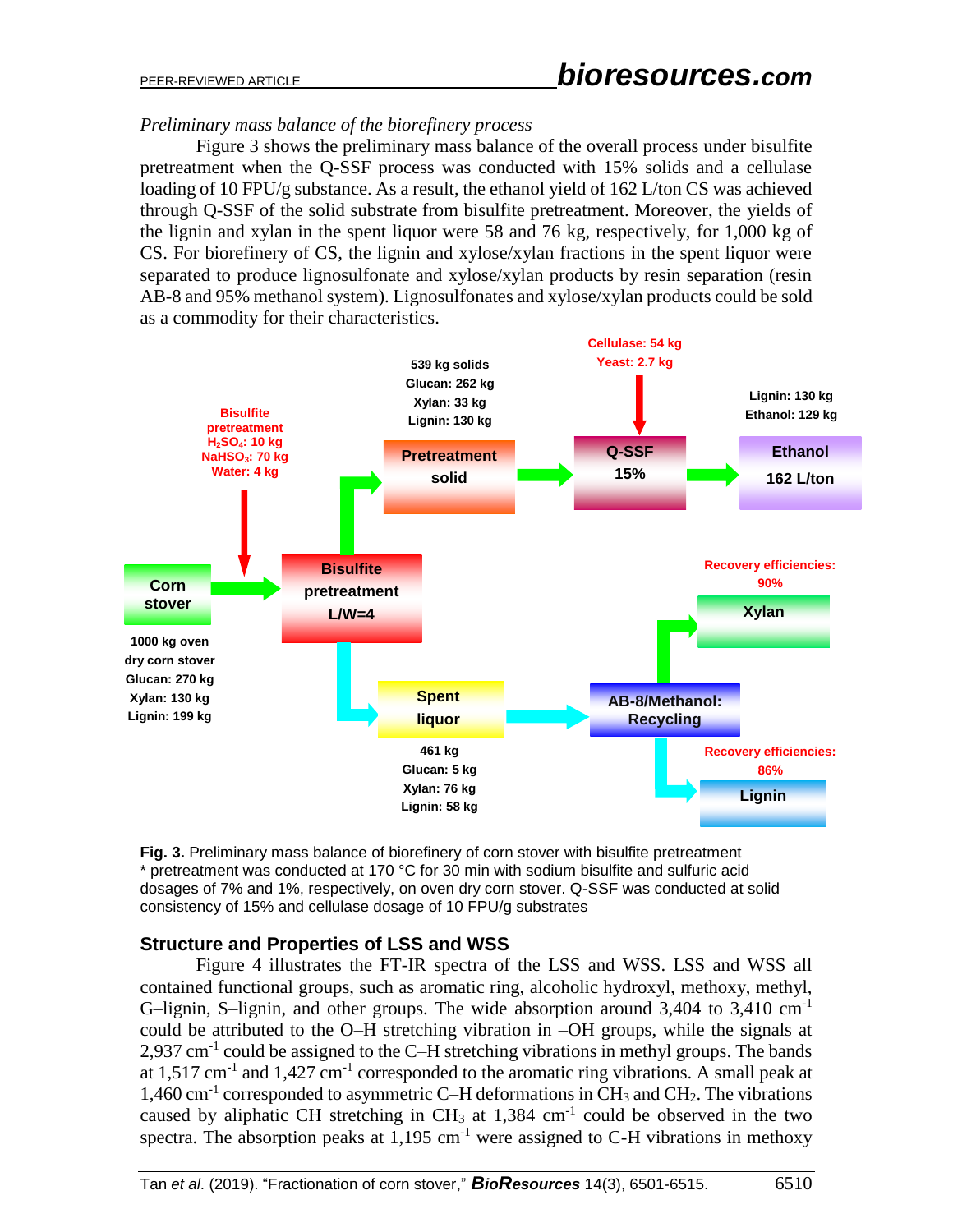groups. Absorptions of syringyl (S) units and guaiacyl (G) units were obviously observed at 1,123 cm<sup>-1</sup> and 1,044 cm<sup>-1</sup>, respectively (Li *et al.* 2012). Certain changes were observed in LSS after separation when using resin AB-8 compared with WSS. The conjugated carboxyl absorption at  $1,637$  cm<sup>-1</sup> was missing in the WSS spectra. In contrast, the band at 1,664 cm<sup>-1</sup> due to C=O stretch of conjugated  $p$ -substituted aryl ketones was observed in the LSS spectra. The signal at  $1,246$  cm<sup>-1</sup> which was assigned to C–O stretching vibrations in syringyl groups was much more prominent in LSS compared with WSS.

The sulfur content of WSS and LSS was determined using elemental analysis method. The contents of C, H, S, and N in WSS were 33.91%, 4.89%, 5.34%, and 1.49%, respectively, while those values became 49.08%, 6.01%, 2.88% and 2.41% in LSS, respectively. The results indicated that both LSS and WSS contained relatively high contents of sulfur. The decrease of sulfur content in LSS might be due to the removal of inorganic sulfur in WSS during resin separation, suggesting that lignin was better purified after resin separation (Tan *et al.* 2016). These results showed that LSS obtained from the spent bisulfite pretreatment liquor of CS was pure, and it consisted of relatively high content of sulfur, implying that LSS could be used as surfactants, chemical products, or in other industrial applications.



**Fig. 4.** FT-IR spectra of water-soluble substances in bisulfite pretreatment liquid (WSS) and lignosulfonate solids after resin separation (LSS)

# **CONCLUSIONS**

1. Corn stover (CS) was fractionated into cellulosic solids, hemicellulosic sugars, and lignosulfonates following application of bisulfite pretreatment.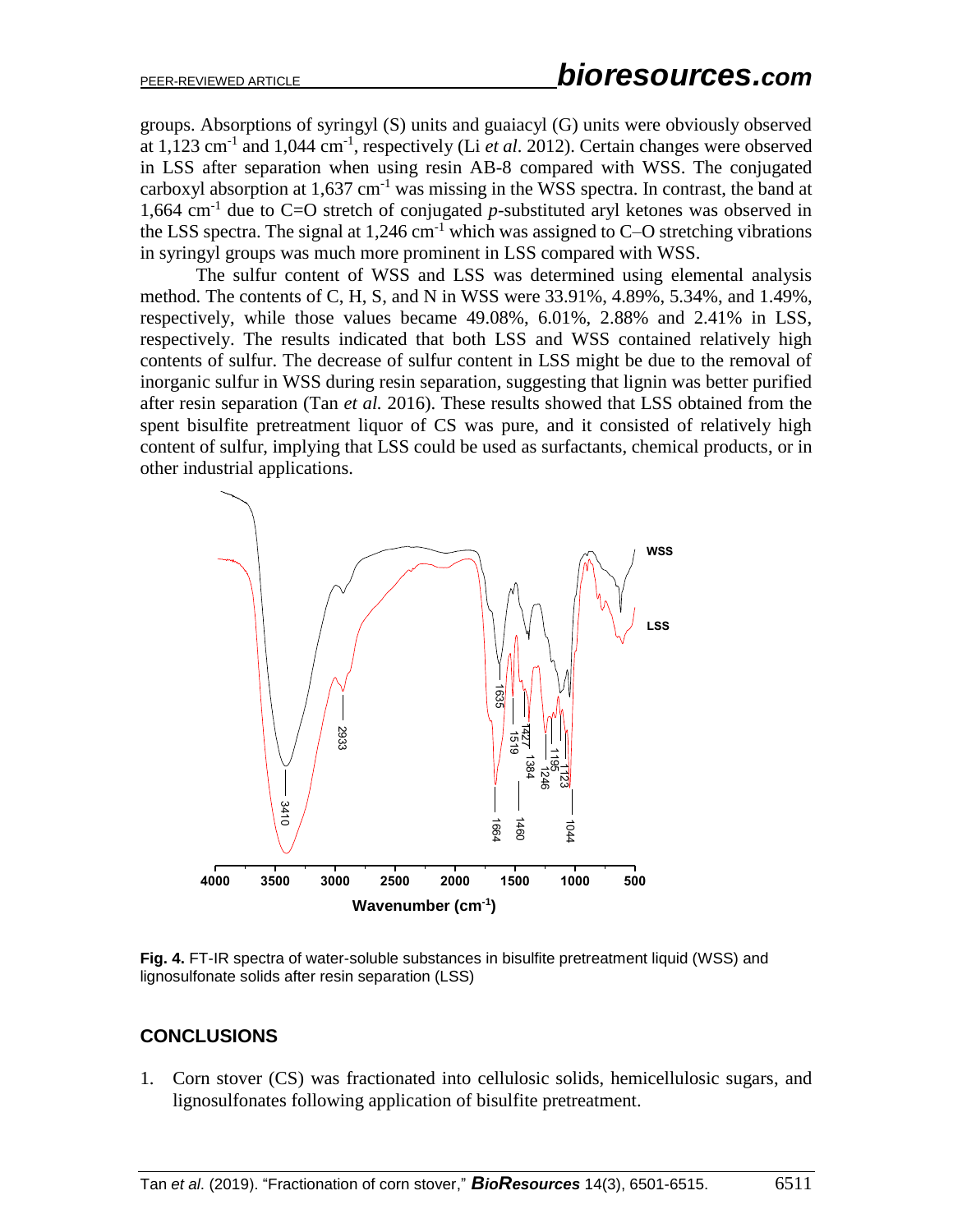- 2. The cellulosic solids were transformed into bioethanol by a quasi-simultaneous saccharification and fermentation (Q-SSF) process. The bisulfite pretreatment liquid was effectively separated into hemicellulosic sugars and lignosulfonates with the macroporous adsorption resin AB-8 and a 95% methanol system.
- 3. The resulting lignosulfonate was pure, and it contained relatively high content of sulfur, suggesting that the lignosulfonate could be used as a surfactant or in other industrial applications.

## **ACKNOWLEDGMENTS**

This study was supported by Natural Science Foundation of Shandong Province (Grant No. ZR2017LC015).

# **REFERENCES CITED**

- Aditiya, H. B., Mahlia, T. M. I., Chong, W. T., [Nur, H.,](https://www.sciencedirect.com/science/article/pii/S1364032116303434#!) and [Sebayang,](https://www.sciencedirect.com/science/article/pii/S1364032116303434#!) A. H. (2016). "Second generation bioethanol production: A critical review," *Renewable and Sustainable Energy Reviews* 66, 631-653. DOI: 10.1016/j.rser.2016.07.015
- Alvira, P., Tomáspejó, E., Ballesteros, M., and [Negro,](http://med.wanfangdata.com.cn/Paper/Search?q=%e4%bd%9c%e8%80%85%3a(M+J%2c+Negro)) M. J. (2010). "Pretreatment technologies for an efficient bioethanol production process based on enzymatic hydrolysis: a review," *Bioresource Technology* 101(13), 4851-4861. DOI: 10.1016/j.biortech.2009.11.093
- Breuil, C., and Saddler, J. N. (1985). "Comparison of the 3,5-dinitrosalicylic acid and Nelson-Somogyi methods of assaying for reducing sugars and determining cellulase activity," *Enzyme and Microbial Technology* 7(7), 327-332. DOI: 10.1016/0141- 0229(85)90111-5
- Brodeur, G., Yau, E., Badal, K., [Collier, J.](https://www.ncbi.nlm.nih.gov/pubmed/?term=Collier%20J%5BAuthor%5D&cauthor=true&cauthor_uid=21687609), [Ramachandran, K.](https://www.ncbi.nlm.nih.gov/pubmed/?term=Ramachandran%20KB%5BAuthor%5D&cauthor=true&cauthor_uid=21687609) B., and [Ramakrishnan, S.](https://www.ncbi.nlm.nih.gov/pubmed/?term=Ramakrishnan%20S%5BAuthor%5D&cauthor=true&cauthor_uid=21687609) (2011). "Chemical and physicochemical pretreatment of lignocellulosic biomass: A review," *Enzyme Research* (4999), 1-17. DOI: [10.4061/2011/787532](https://doi.org/10.4061/2011/787532)
- Buruiana, C.T., Vizireanu, C., Garrote, G., and [Parajó,](https://www.sciencedirect.com/science/article/pii/S0926669014000107#!) J. C. (2014). "Optimization of corn stover biorefinery for coproduction of oligomers and second generation bioethanol using non-isothermal autohydrolysis," *Industrial Crops and Products* 54(2), 32-39. DOI: 10.1016/j.indcrop.2014.01.003
- Cai, L. Y., Ma, Y. L., Ma, X. X., and [Lv,](https://www.sciencedirect.com/science/article/pii/S0960852416304849#!) J. M. (2016). "Improvement of enzymatic hydrolysis and ethanol production from corn stalk by alkali and N-methylmorpholine-N-oxide pretreatments," *Bioresource Technology* 212, 42-46. DOI: 10.1016/j.biortech.2016.04.012
- Chen, H. Z., and Fu, X. G. (2016). "Industrial technologies for bioethanol production from lignocellulosic biomass," *Renewable and Sustainable Energy Reviews* 57, 468- 478. DOI: 10.1016/j.rser.2015.12.069
- Dai, Q. Z., Jameel, H., and Chang, H. M. (2006). "Precipitation of extractives onto kraft pulps during black liquor recycling in extended delignification process," *Journal of Wood Chemistry and Technology* 26(1), 35-51. DOI: 10.1080/02773810600582210
- Demartini, J. D., Pattathil, S., Miller, J. S., Li, H. J., Hahn, M. G., and Wyman, C. E. (2013). "Investigating plant cell wall components that affect biomass recalcitrance in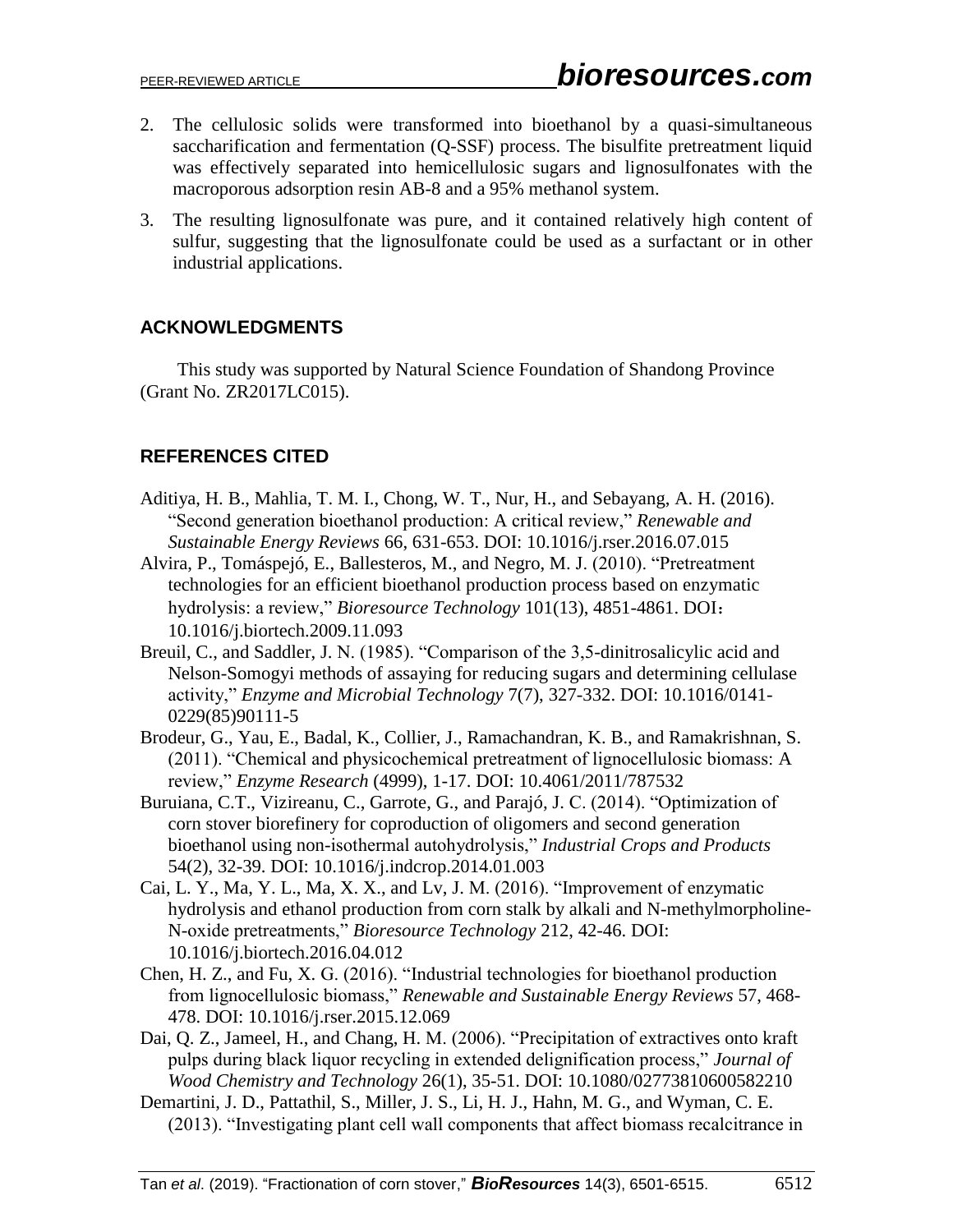poplar and switchgrass," *Energy [and Environmental](https://www.baidu.com/link?url=3re8jIYJenezRXwHXTlT9j-knfnKy1jdylxv-qKXgizsBtAcuCun6WTuVj0v9OiYTPw-nlQIkvS3FHKOBioKpf9tDwBj541oekuV0jIOVENbXcjbOnsaypdbcw3D6w5Y&wd=&eqid=9b22e40600001c55000000035b5e75ed) Science* 6(3), 898-909. DOI: 10.1039/c3ee23801f

- Dowe, N., and McMillan, J. (2008). "SSF experimental protocols-lignocellulosic biomass hydrolysis and fermentation," *Laboratory Analytical Procedure (LAP), Technical Report, National Renewable Energy Laboratory* /TP-510-42630.
- Huang, K. X., Luo, J., Cao, R., Su, Y., and Xu, Y. (2018). "Enhanced xylooligosaccharides yields and enzymatic hydrolyzability of cellulose using acetic acid catalysis of poplar sawdust," *J. Wood Chem. Technol.* 38(5), 371-384. DOI: [10.1080/02773813.2018.1500608](https://doi.org/10.1080/02773813.2018.1500608)
- Ho, M. C., Ong, V. Z., and Wu, T. Y. (2019). "Potential use of alkaline hydrogen peroxide in lignocellulosic biomass pretreatment and valorization – A review," *Renewable and Sustainable Energy Reviews* 112, 78-86.
- Kadam, K. L., Chin, C. Y., and Brown. L. W. (2008). "Flexible biorefinery for producing fermentation sugars, lignin and pulp from corn stover," *Journal of Industrial Microbiology and Biotechnology* 35(5), 331-341. DOI: 10.1007/s10295-008-0322-0
- Koljonen, K., Österberg, M., Kleen, M., Fuhrmann, A., and Stenius, P. (2004). "Precipitation of lignin and extractives on kraft pulp: effect on surface chemistry, surface morphology and paper strength," *Cellulose* 11(2), 209-224. DOI: 10.1023/b:cell.0000025424.90845.c3
- Kumar, R., Mago, G., Balan, V., and [Wyman,](https://www.sciencedirect.com/science/article/pii/S0960852409001552#!) C. E. (2009). "Physical and chemical characterizations of corn stover and poplar solids resulting from leading pretreatment technologies," *Bioresource Technology* 99(17), 3948-3962. DOI: 10.1016/j.biortech.2009.01.075
- Larsson, S., Palmqvist, E., Hahn-Hagerdal, B., [Tengborg, C.](http://med.wanfangdata.com.cn/Paper/Search?q=%e4%bd%9c%e8%80%85%3a(Tengborg+C)), [Stenberg, K.](http://med.wanfangdata.com.cn/Paper/Search?q=%e4%bd%9c%e8%80%85%3a(Stenberg+K)), [Zacchi, G.](http://med.wanfangdata.com.cn/Paper/Search?q=%e4%bd%9c%e8%80%85%3a(Zacchi+G)), and [Nilvebrant, N.](http://med.wanfangdata.com.cn/Paper/Search?q=%e4%bd%9c%e8%80%85%3a(Nilvebrant+NO)) O. (1999). "The generation of inhibitors during dilute acid hydrolysis of softwood," *Enzyme and Microbial Technology* 24, 151-159. DOI: 10.1016/s0141-0229(98)00101-x
- Li, H. Q., Jiang, W., Jia, J. X., and [Xu,](https://www.sciencedirect.com/science/article/pii/S0960852413018154#!) J. (2014). "pH pre-corrected liquid hot water pretreatment on corn stover with high hemicellulose recovery and low inhibitors formation," *Bioresource Technology* 153(1), 292-299. DOI: 10.1016/j.biortech.2013.11.089
- Li, M. F., Sun, S. N., Xu, F., and Sun, R. C. (2012). "Formic acid based organosolv pulping of bamboo (*Phyllostachys acuta*): Comparative characterization of the dissolved lignins with milled wood lignin," *Chemical Engineering Journal* 179(4), 80-89. DOI: 10.1016/j.cej.2011.10.060
- Li, Z., Jiang, Z., Fei, B., Cai, Z. Y., and Pan, X. J. (2014). "Comparison of bamboo green, timber and yellow in sulfite, sulfuric acid and sodium hydroxide pretreatments for enzymatic saccharification," *Bioresource Technology* 151, 91-99. DOI: 10.1016/j.biortech.2013.10.060
- Li, Z., Yu, Y., Sun, J., Li, D. M., Huang, Y. D., and Feng, W. J. (2015). "Effect of extractives on digestibility of cellulose in corn stover with liquid hot water pretreatment," *BioResources* 11(1), 54-70. DOI: 10.15376/biores.11.1.54-70
- Liu, Q., Li, W., Ma, Q., [An,](https://www.sciencedirect.com/science/article/pii/S0960852416304345#!) S. X., [Li,](https://www.sciencedirect.com/science/article/pii/S0960852416304345#!) M. H., [Jameel,](https://www.sciencedirect.com/science/article/pii/S0960852416304345#!) H., and [Chang,](https://www.sciencedirect.com/science/article/pii/S0960852416304345#!) H. M. (2016). "Pretreatment of corn stover for sugar production using a two-stage dilute acid followed by wet-milling pretreatment process," *Bioresource Technology* 211, 435- 442. DOI: 10.1016/j.biortech.2016.03.131
- Liu, Z. H., Qin, L., Jin, M. J., [Pang,](https://www.sciencedirect.com/science/article/pii/S0960852413000394#!) F., [Li,](https://www.sciencedirect.com/science/article/pii/S0960852413000394#!) B. Z., [Kang, Y., Dale, B.](https://www.sciencedirect.com/science/article/pii/S0960852413000394#!) E., and [Yuan,](https://www.sciencedirect.com/science/article/pii/S0960852413000394#!) Y. J. (2013). "Evaluation of storage methods for the conversion of corn stover biomass to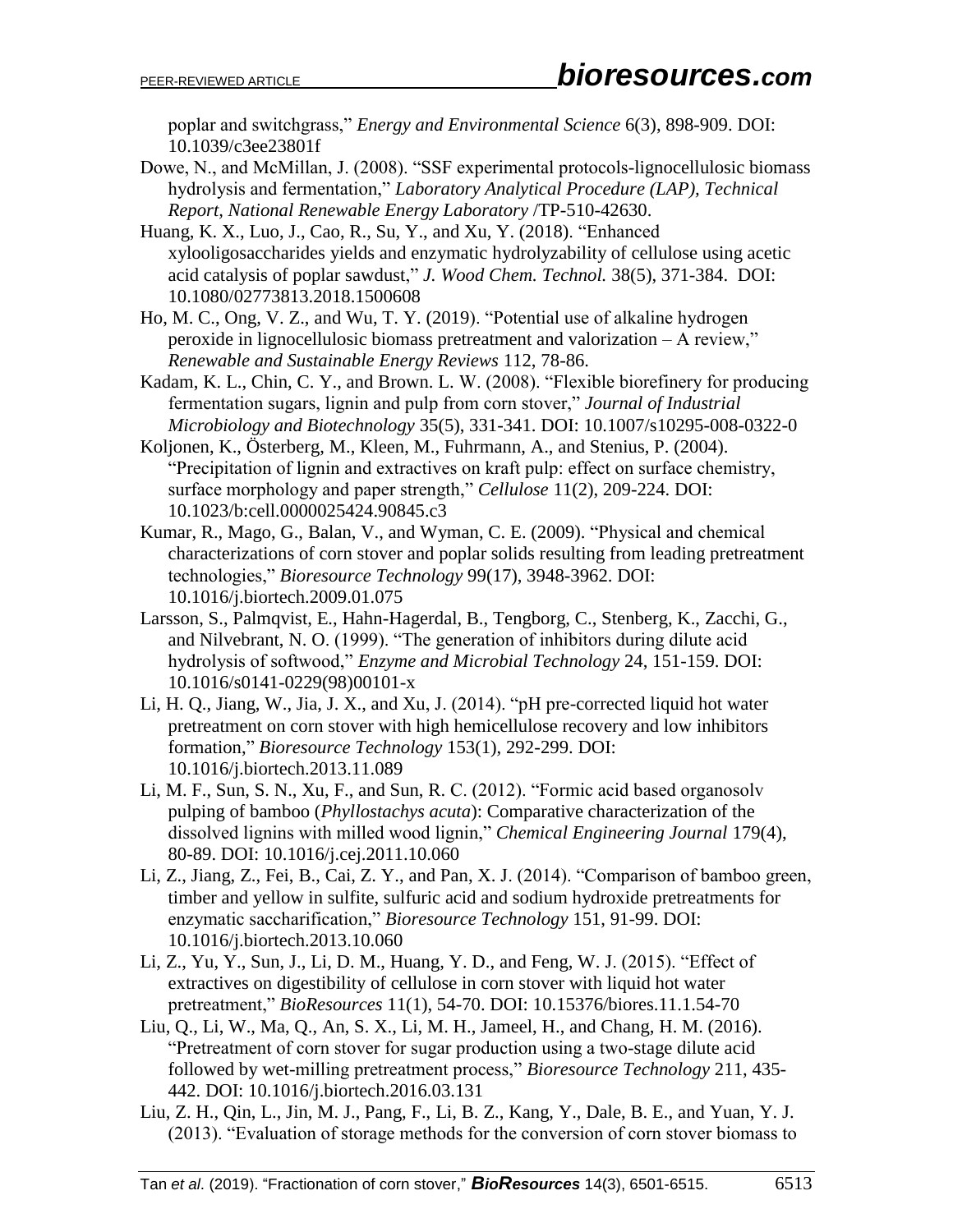sugars based on steam explosion pretreatment," *Bioresource Technology* 132(2), 5- 15. DOI: 10.1016/j.biortech.2013.01.016

- Liu, Z.J., Lan, T.Q., Li, H., Gao, X., and Zhang, H. (2017). "Effect of bisulfite treatment on composition, structure, enzymatic hydrolysis and cellulase adsorption profiles of sugarcane bagasse," *Bioresource Technology* 223, 27-33. DOI: 10.1016/j.biortech.2016.10.029
- Loow, Y. L., Wu, T. Y., Yang, G. H., Ang, L. Y., New, E. K., Siow, L. F., Jahim, J. M., Mohammad, A. W., and Teoh, W. H. (2018). "Deep eutectic solvent and inorganic salt pretreatment of lignocellulosic biomass for improving xylose recovery," *Bioresource Technology* 249, 818-825. DOI: 10.1016/j.biortech.2017.07.165
- Meng, X., Sun, Q., Kosa, M., and Huang, F. (2016). "Physicochemical structural changes of poplar and switchgrass during biomass pretreatment and enzymatic hydrolysis," *Acs Sustainable Chemistry and Engineering* 2016, 4(9), A-J. DOI: 10.1021/acssuschemeng.6b00603
- Milano, J., Ong, H. C., Masjuki, H. H., [Chong,](https://www.sciencedirect.com/science/article/pii/S1364032115015336#!) W. T., [Lam,](https://www.sciencedirect.com/science/article/pii/S1364032115015336#!) M. K., [Loh,](https://www.sciencedirect.com/science/article/pii/S1364032115015336#!) P. K., and [Vellayan,](https://www.sciencedirect.com/science/article/pii/S1364032115015336#!) V. (2016). "Microalgae biofuels as an alternative to fossil fuel for power generation," *Renewable and Sustainable Energy Reviews* 58, 180-197. DOI: 10.1016/j.rser.2015.12.150
- Papa, G., Feldman, T., Sale, K. L., [Adani,](https://www.sciencedirect.com/science/article/pii/S0960852417308350#!) F., [Singh,](https://www.sciencedirect.com/science/article/pii/S0960852417308350#!) S., and [Simmons,](https://www.sciencedirect.com/science/article/pii/S0960852417308350#!) B. A. (2017). "Parametric study for the optimization of ionic liquid pretreatment of corn stover," *Bioresource Technology* 241, 627-637. DOI: 10.1016/j.biortech.2017.05.167
- Saha, B. C., Yoshida, T., Cotta, M. A, and [Sonomoto,](https://www.sciencedirect.com/science/article/pii/S0926669012006140#!) A. (2013). "Hydrothermal pretreatment and enzymatic saccharification of corn stover for efficient ethanol production," *Industrial Crops and Products* 44(2), 367-372. DOI: 10.1016/j.indcrop.2012.11.025
- Sluiter, A., Hames B., Ruiz R., Scarlata, C., Sluiter, J., Templeton, D., and Crocker, D. (2008). "Determination of structural carbohydrates and lignin in biomass," *Laboratory Analytical Procedure* 1617, 1-16.
- Sundaram, V., Muthukumarappan, K., and Kamireddy, S. R. (2015). "Effect of ammonia fiber expansion ( $AFEX^{TM}$ ) pretreatment on compression behavior of corn stover, prairie cord grass and switchgrass," *Industrial Crops and Products* 74, 45-54. DOI: 10.1016/j.indcrop.2015.04.027
- Tan, L. P., Yu, Y. C., Li, X. Z., Zhao, J., Qu, Y. B., Choo, Y. M., and Loh, S. K. (2013). "Pretreatment of empty fruit bunch from oil palm for fuel ethanol production and proposed biorefinery process," *Bioresource Technology* 135, 275-282. DOI: 10.1016/j.biortech.2012.10.134
- Tan, L. P., Sun, W., Li, X. Z., Zhao, J., Qu, Y. B., Choo Y. M., and Loh, S. K. (2015). "Bisulfite pretreatment changes the structure and properties of oil palm empty fruit bunch to improve enzymatic hydrolysis and bioethanol production," *Biotechnology Journal* 10(6), 915-922. DOI: 10.1002/biot.201400733
- Tan, L. P., Wang, M. M., Li, X. Z., Li, H. X., Zhao, J., Qu, Y. B., Choo Y. M., and Loh, S. K. (2016). "Fractionation of oil palm empty fruit bunch by bisulfite pretreatment for the production of bioethanol and high value products," *Bioresource Technology* 200, 572-578. DOI: 10.1016/j.biortech.2015.10.079
- Tian, S., Zhu, W., Gleisner, R., Pan, X. J., and Zhu, J. Y. (2011). "Comparisons of SPORL and dilute acid pretreatments for sugar and ethanol productions from aspen," *Biotechnology Progress* 27(2), 419-427. DOI: 10.1002/btpr.545